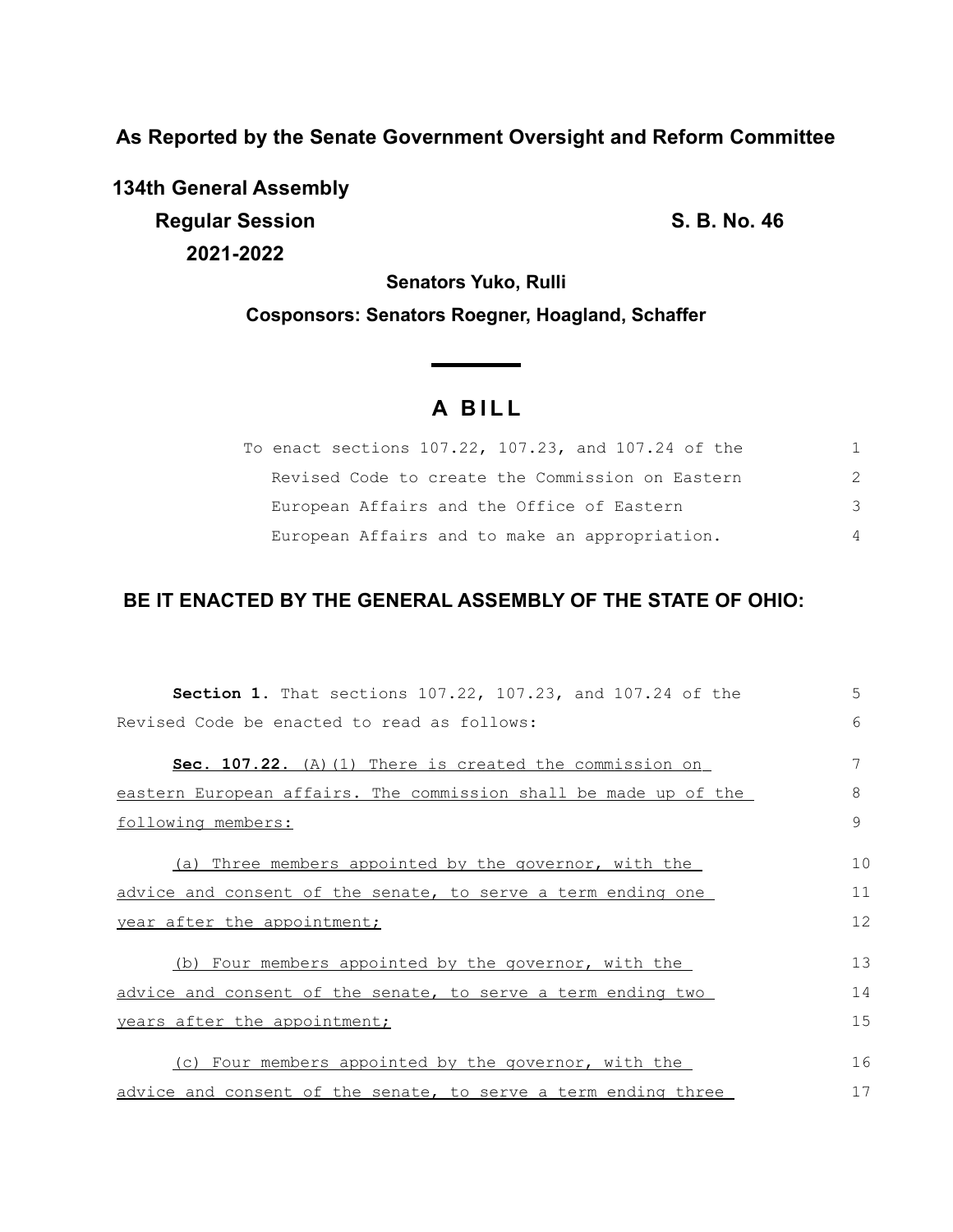#### years after the appointment;

(d) Two nonvoting members who are members of the house of representatives and appointed by the speaker of the house of representatives, with one member being from the majority party and one member being from the minority party; 19 20 21 22

(e) Two nonvoting members who are members of the senate and appointed by the president of the senate, with one member being from the majority party and one member being from the minority party.

(2) The speaker of the house of representatives shall recommend to the governor two persons and the minority leader of the house of representatives shall recommend to the governor one person to be appointed under division  $(A)$   $(1)$   $(a)$ ,  $(b)$ , or  $(c)$  of this section.

(3) The president of the senate shall recommend to the governor two persons and the minority leader of the senate shall recommend to the governor one person to be appointed under division  $(A)$   $(1)$   $(a)$ ,  $(b)$ , or  $(c)$  of this section.

(4) Members appointed under divisions  $(A)$   $(1)$   $(a)$ ,  $(b)$ , and (c) of this section shall be of eastern European origin, United States citizens or lawful, permanent, residents, representative of various geographical regions of eastern European people, and proportionally representative of the eastern European composition of the state.

(B)(1) After the initial appointments, each term of office for members appointed under divisions  $(A)(1)(a)$ ,  $(b)$ , and  $(c)$  of this section shall be for three years. The members shall serve from the date of the members' appointment until the end of the three-year term for which the members were appointed. 42 43 44 45 46

18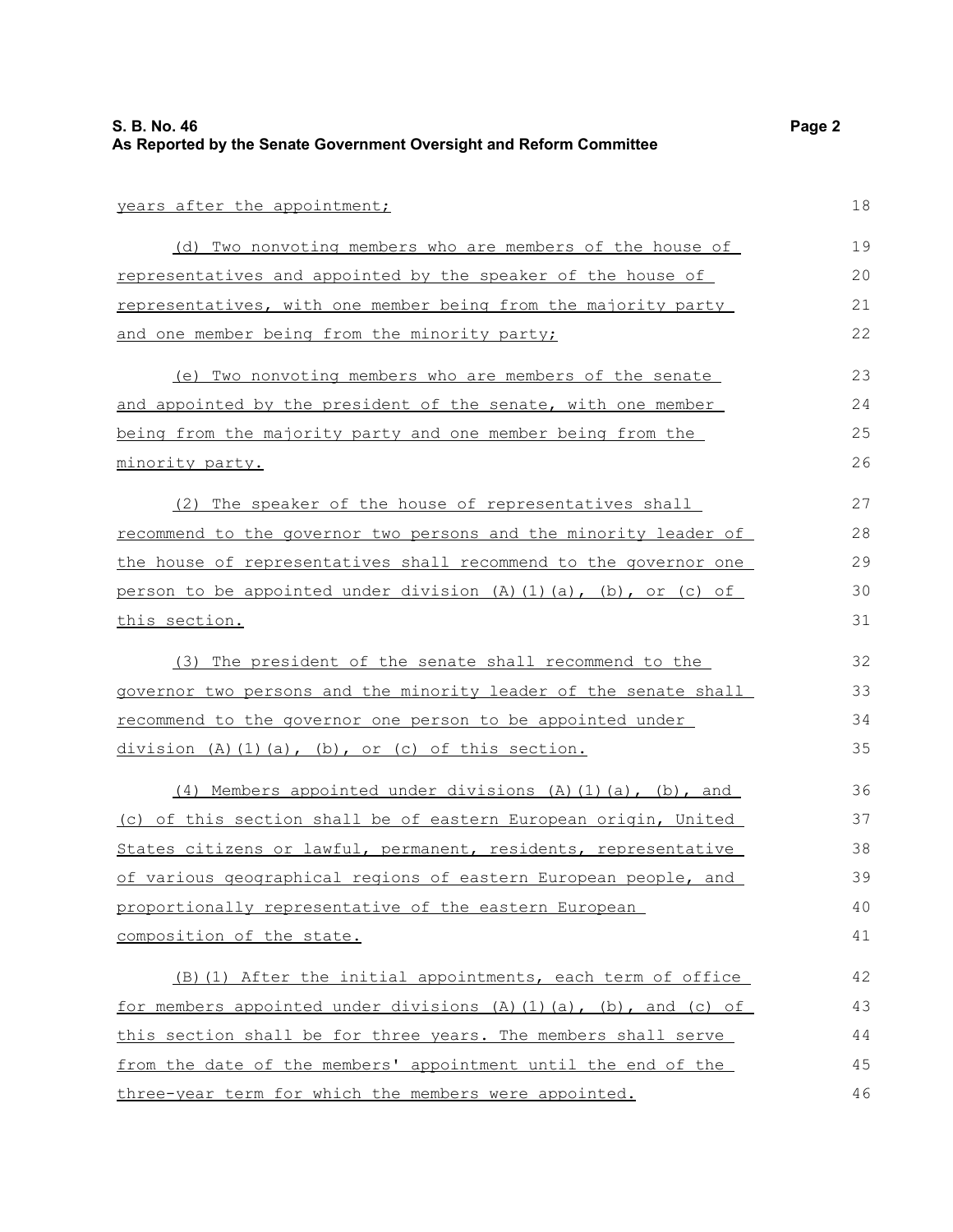| (2) Except for members appointed under divisions (A)(1)(d)       | 47 |
|------------------------------------------------------------------|----|
| and (e) of this section, members shall remain in office after    | 48 |
| the members' term has expired until the earlier of the following | 49 |
| occur:                                                           | 50 |
| (a) A successor to the office is appointed;                      | 51 |
| (b) Thirty days have passed since the end of a member's          | 52 |
| term and no successor has been appointed.                        | 53 |
| (3) Members appointed to the commission under divisions          | 54 |
| (A) (1) (d) and (e) of this section shall serve until the ending | 55 |
| date of the members' term as members of the general assembly.    | 56 |
| (4) Vacancies shall be filled in the same manner as              | 57 |
| appointment. Any member appointed to fill a vacancy shall serve  | 58 |
| the remainder of the original term for which the vacancy was     | 59 |
| filled.                                                          | 60 |
| (C) The commission shall meet not less than six times            | 61 |
| during a calendar year. During the first meeting, the commission | 62 |
| shall elect a chairperson, vice-chairperson, and other officers  | 63 |
| from its members appointed under divisions (A)(1)(a), (b), and   | 64 |
| (c) of this section. The commission shall prescribe rules to     | 65 |
| govern the commission.                                           | 66 |
| (D) Six voting members constitute a quorum and no action         | 67 |
| shall be taken without the affirmative vote of six voting        | 68 |
| members.                                                         | 69 |
| (E) Members appointed under divisions (A) (1) (a), (b), and      | 70 |
| (c) of this section shall be compensated for actual and          | 71 |
| necessary expenses incurred and for each day that a member is    | 72 |
| engaged in commission duties, not to exceed one day per month.   | 73 |
| Sec. 107.23. (A) The commission on eastern European              | 74 |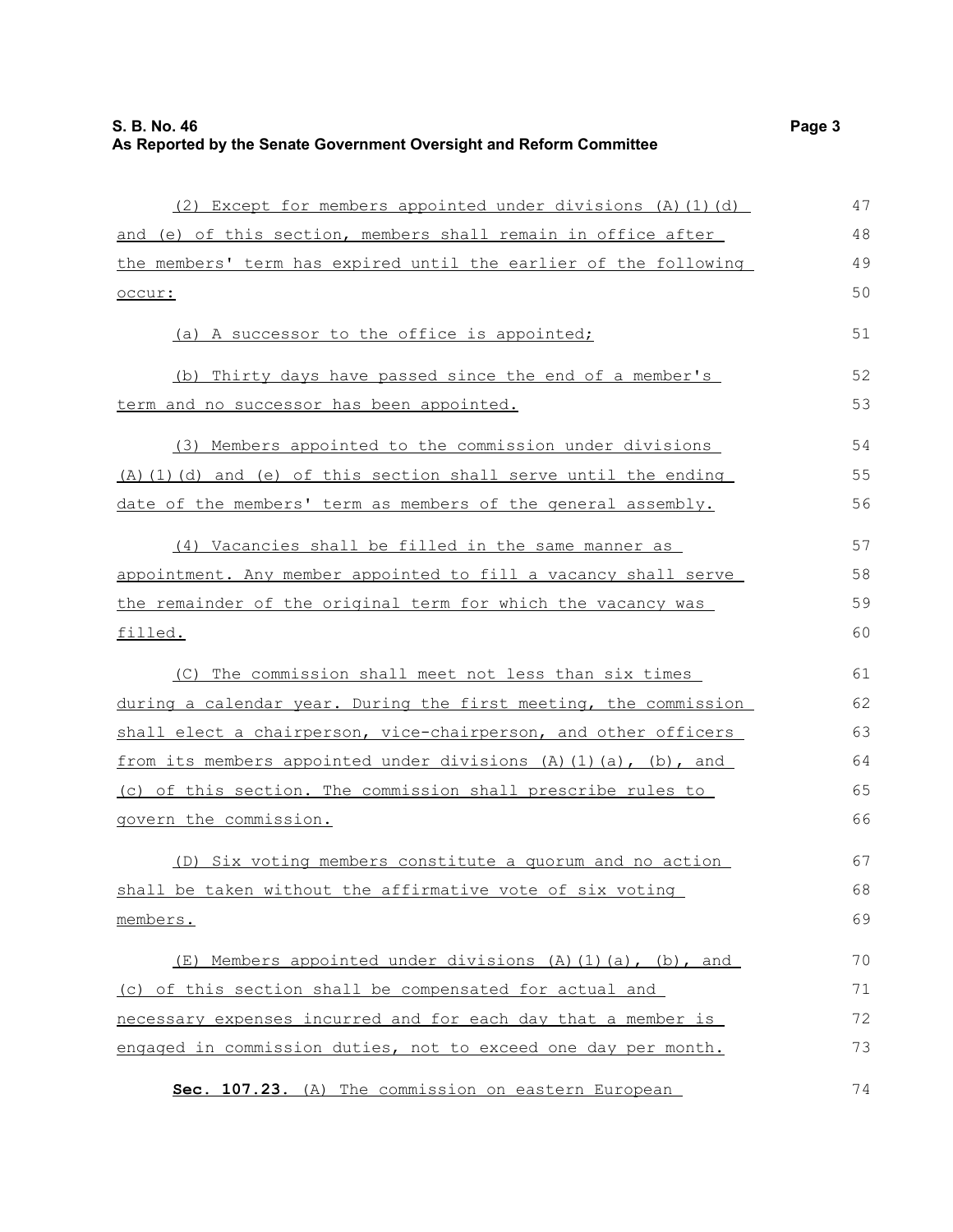| affairs shall do all of the following:                           | 75  |  |  |  |
|------------------------------------------------------------------|-----|--|--|--|
| (1) Gather and disseminate information and conduct               | 76  |  |  |  |
| hearings, conferences, investigations, and special studies on    |     |  |  |  |
| issues and programs concerning eastern European people;          | 78  |  |  |  |
| (2) Secure appropriate recognition of accomplishments and        | 79  |  |  |  |
| contributions of eastern European people to the state;           | 80  |  |  |  |
|                                                                  |     |  |  |  |
| (3) Promote public awareness of the issues of eastern            | 81  |  |  |  |
| European people by conducting a program of public education;     | 82  |  |  |  |
| (4) Develop, coordinate, and assist other public and             | 83  |  |  |  |
| private organizations that serve eastern European people,        | 84  |  |  |  |
| including conducting training programs for community leadership  | 85  |  |  |  |
| and service project staff;                                       | 86  |  |  |  |
| (5) Advise the governor, general assembly, and state             | 87  |  |  |  |
| departments and agencies regarding the nature, magnitude, and    | 88  |  |  |  |
| priorities of the issues of eastern European people;             |     |  |  |  |
|                                                                  | 89  |  |  |  |
| (6) Advise the governor, general assembly, and state             | 90  |  |  |  |
| departments and agencies on the special needs of eastern         | 91  |  |  |  |
| European people regarding education, employment, energy, health, |     |  |  |  |
| housing, welfare, and recreation and develop and implement       |     |  |  |  |
| policies and programs to address those needs;                    | 94  |  |  |  |
| (7) Propose new programs concerning eastern European             | 95  |  |  |  |
| people to public and private agencies and evaluate any existing  | 96  |  |  |  |
| programs within agencies;                                        | 97  |  |  |  |
| (8) Review and approve grants from federal, state, or            | 98  |  |  |  |
| private funds that are administered or subcontracted by the      | 99  |  |  |  |
| office of eastern European affairs under section 107.24 of the   | 100 |  |  |  |
| Revised Code;                                                    | 101 |  |  |  |
|                                                                  |     |  |  |  |
| (9) Review and approve the annual report prepared by the         | 102 |  |  |  |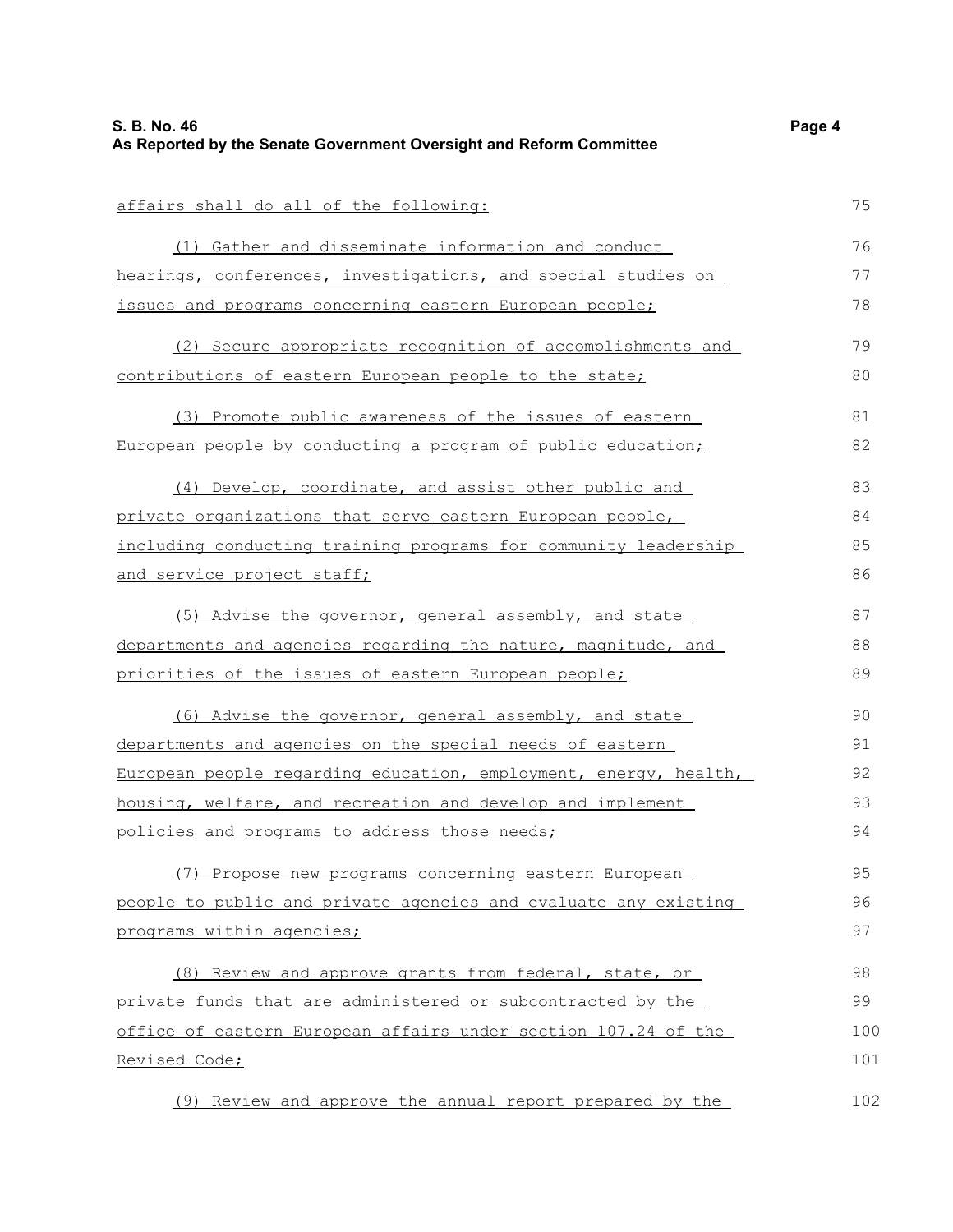| office of eastern European affairs under section 107.24 of the   | 103 |
|------------------------------------------------------------------|-----|
| Revised Code;                                                    | 104 |
| (10) Coordinate and provide information regarding                | 105 |
| available state services to meet the needs of eastern European   | 106 |
| people;                                                          | 107 |
| (11) Appoint a director to the office of eastern European        | 108 |
| affairs.                                                         | 109 |
| (B) As used in this section and sections 107.22 and 107.24       | 110 |
| of the Revised Code, "eastern European people" means persons who | 111 |
| possess either of the following characteristics:                 | 112 |
| (1) Use an eastern European language as the person's             | 113 |
| primary language;                                                | 114 |
| (2) Identify as or are regarded in the community as being        | 115 |
| of Albanian, Belarusian, Bosnian and Herzegovinian, Bulgarian,   | 116 |
| Carpatho-Rusyn, Croatian, Czech, east European Jewish, Estonian, | 117 |
| Greek, Hungarian, Kashubian, Kosovar, Latvian, Lithuanian,       | 118 |
| Lusatian Sorbian, Macedonian, Moldovans, Montenegrins, Polish,   | 119 |
| Romanian, Russian, Serbian, Slovenian, Transylvanian Saxon,      | 120 |
| Ukranian, or any other eastern European origin.                  | 121 |
| Sec. 107.24. (A) There is created the office of eastern          | 122 |
| European affairs. The office shall serve the commission on       | 123 |
| eastern European affairs, which shall appoint a director for the | 124 |
| office. The director shall serve at the pleasure of the          | 125 |
| commission.                                                      | 126 |
| (B) The director of the office of eastern European               | 127 |
| affairs, with approval of the commission on eastern European     | 128 |
| affairs, shall appoint employees as are necessary to carry out   | 129 |
| the duties of the office. The employees shall serve at the       | 130 |
| pleasure of the director.                                        | 131 |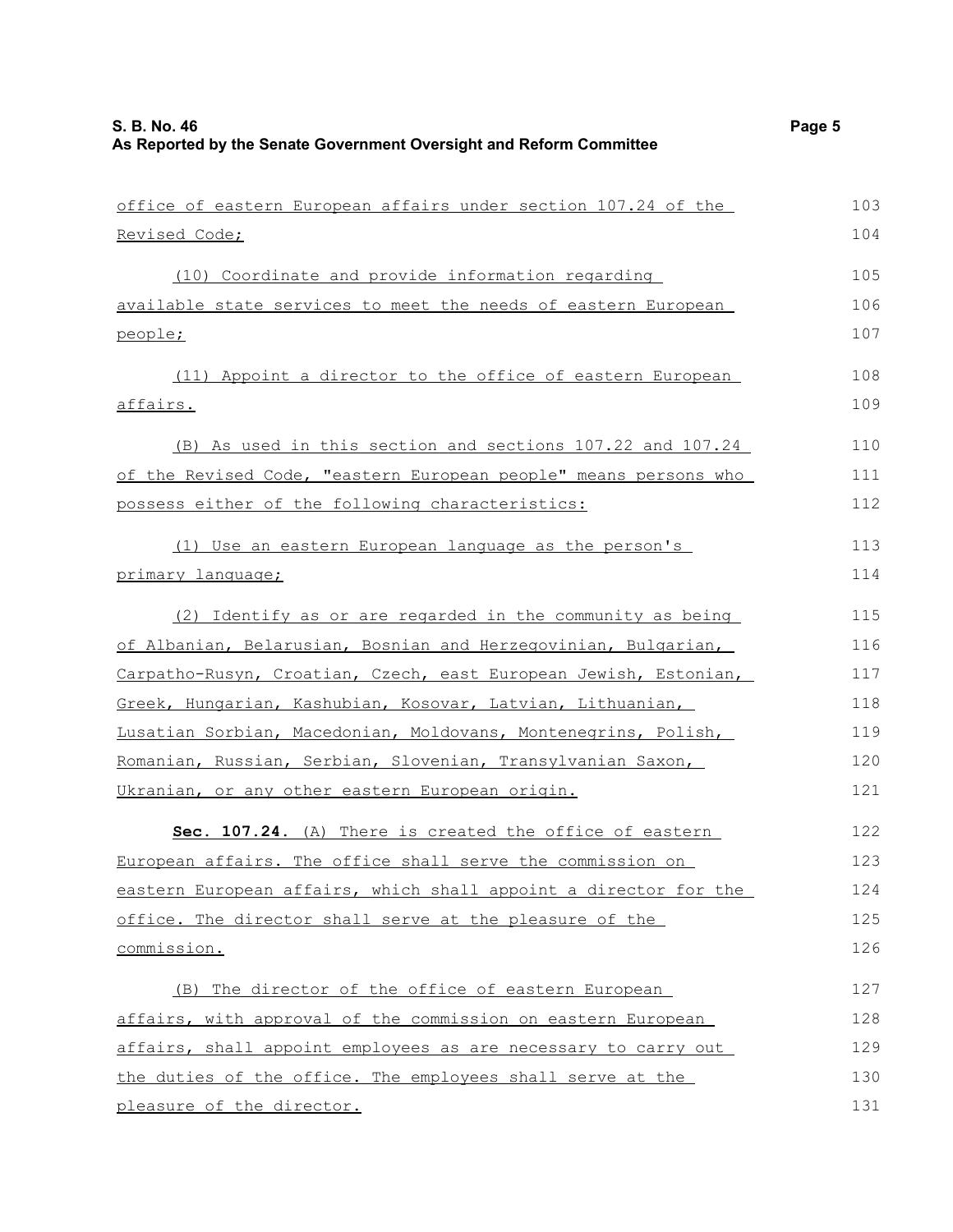| (C) The office shall do all of the following:                    | 132 |
|------------------------------------------------------------------|-----|
| (1) Provide information and advise the commission of             | 133 |
| eastern European affairs on proposed solutions to problems of    | 134 |
| <u>eastern European people;</u>                                  | 135 |
| (2) Serve as a clearinghouse to review and comment on all        | 136 |
| proposals to meet the needs of eastern European people that are  | 137 |
| submitted to the office by public and private agencies;          | 138 |
| (3) Apply for and accept grants and gifts from government        | 139 |
| and private sources to be administered by the office or          | 140 |
| subcontracted to local agencies, as long as the local agencies   | 141 |
| use the grants and gifts for the public purpose intended;        | 142 |
| (4) Monitor and evaluate all programs subcontracted to           | 143 |
| local agencies by the commission on eastern European affairs and | 144 |
| ensure that any grants and gifts from the government are being   | 145 |
| used for the public purpose intended;                            | 146 |
| (5) Endeavor to ensure that eastern European people have         | 147 |
| <u>access to decision-making bodies in all state and local</u>   | 148 |
| <u>government departments and agencies;</u>                      | 149 |
| (6) Submit a written annual report of the office's               | 150 |
| activities, accomplishments, and recommendations to the          | 151 |
| commission on eastern European affairs;                          | 152 |
| (7) Establish an advisory committee for special subjects,        | 153 |
| as needed, to facilitate and maximize community participation in | 154 |
| the operation of the commission on eastern European affairs. An  | 155 |
| advisory committee shall be made up of persons representing      | 156 |
| community organizations, charitable institutions, public         | 157 |
| officials, and other persons as determined by the office.        | 158 |
|                                                                  |     |

(8) Establish relationships with local governments, state 159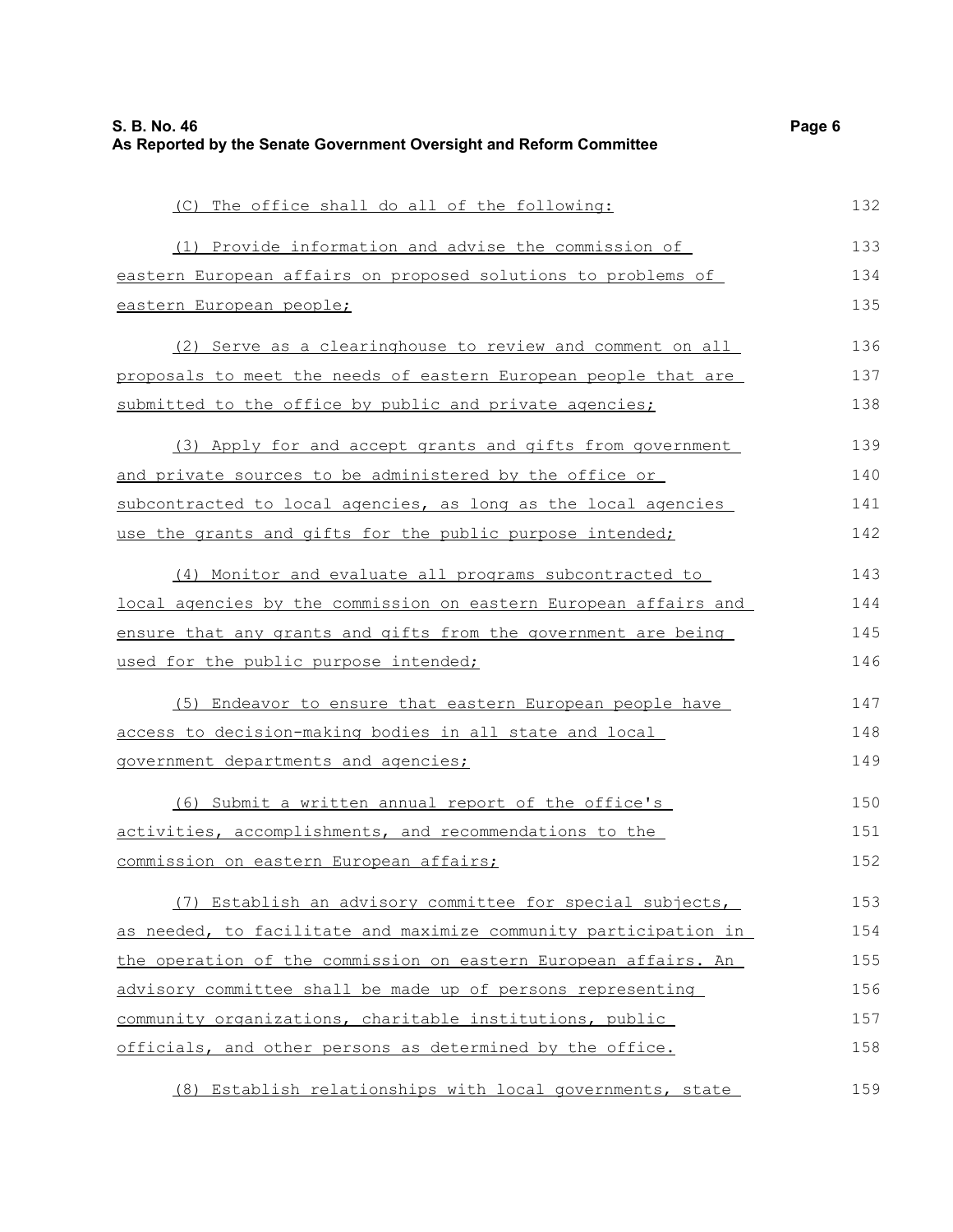| governments, and private businesses that promote and ensure  | 160 |
|--------------------------------------------------------------|-----|
| equal opportunity for eastern European people in government, | 161 |
| education, and employment.                                   | 162 |

**Section 2.** All items in this act are hereby appropriated as designated out of any moneys in the state treasury to the credit of the designated fund. For all operating appropriations made in this act, those in the first column are for fiscal year 2022 and those in the second column are for fiscal year 2023. The operating appropriations made in this act are in addition to any other operating appropriations made for the FY 2022-FY 2023 biennium. 163 164 165 166 167 168 169 170

### **Section 3.**

|              |            | $\mathcal{L}$ | 3                                          |        | 4         | 5         |  |
|--------------|------------|---------------|--------------------------------------------|--------|-----------|-----------|--|
| Α            |            |               | EEA COMMISSION ON EASTERN EUROPEAN AFFAIRS |        |           |           |  |
| B            |            |               | General Revenue Fund                       |        |           |           |  |
| $\mathsf{C}$ | GRF 147401 |               | Operating<br>Expenses                      |        | \$440,944 | \$440,944 |  |
| D            |            |               | TOTAL GRF General Revenue Fund             |        | \$440,944 | \$440,944 |  |
| Ε            |            |               | TOTAL ALL BUDGET FUND                      | GROUPS | \$440,944 | \$440,944 |  |

173

**Section 4.** Within the limits set forth in this act, the Director of Budget and Management shall establish accounts indicating the source and amount of funds for each appropriation 174 175 176

172

171